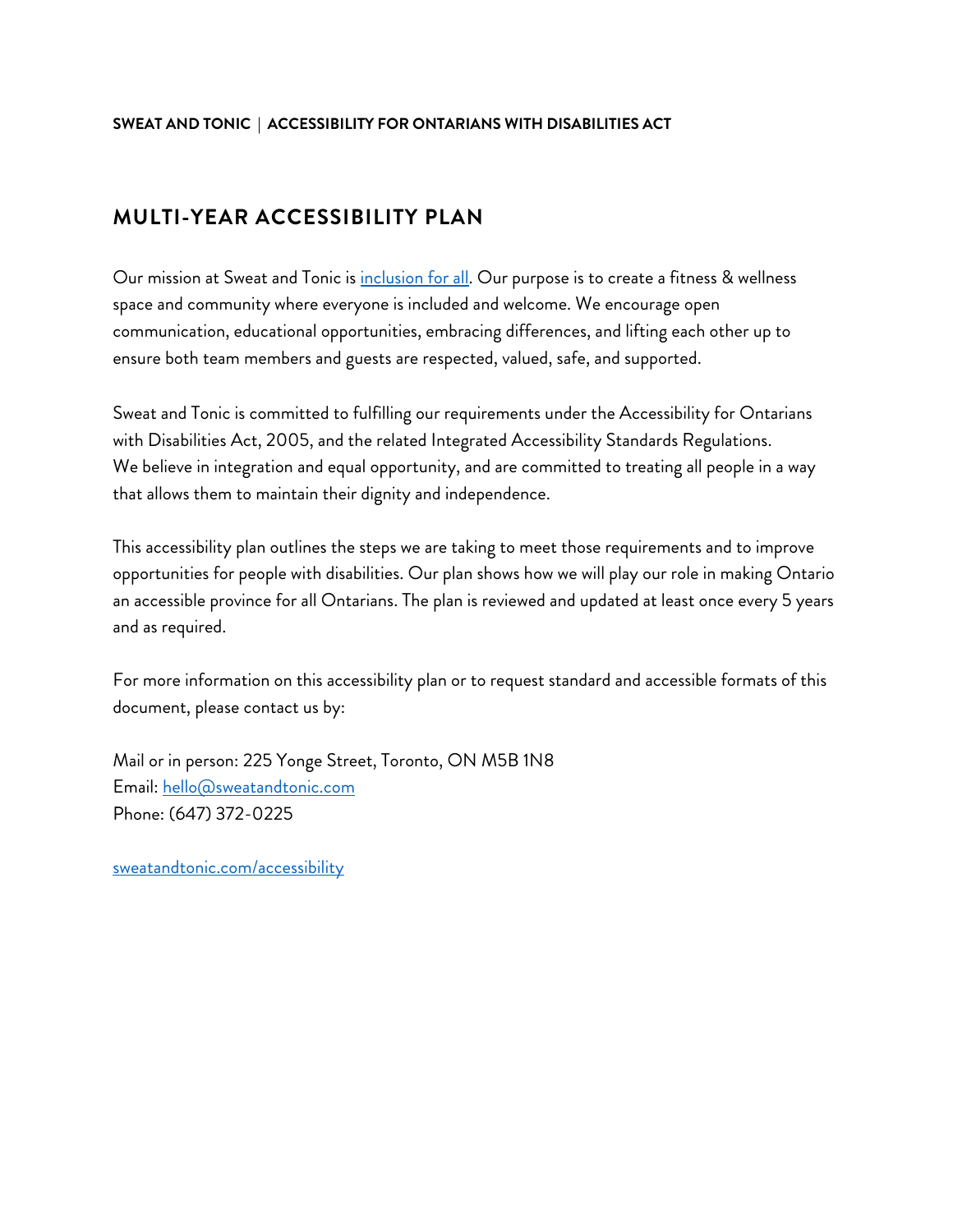| <b>INITIATIVE</b>                                                                                                                                                                                                                                                                                                                                                                                                                                                                                                                                                                                                                                                                        | <b>STATUS</b>  | <b>COMPLIANCE</b><br><b>DATE</b> |
|------------------------------------------------------------------------------------------------------------------------------------------------------------------------------------------------------------------------------------------------------------------------------------------------------------------------------------------------------------------------------------------------------------------------------------------------------------------------------------------------------------------------------------------------------------------------------------------------------------------------------------------------------------------------------------------|----------------|----------------------------------|
| Establish accessibility policies and plans<br>Include within policies and plans a statement of commitment to<br>meet the accessibility needs of persons with disabilities<br>Develop, implement and maintain policies governing how the<br>organization will achieve accessibility<br>Make the policies and plans public available to the public on Sweat<br>and Tonic's website, within the facility, and available upon request in<br>accessible formats<br>Commit to providing customer service and communication with<br>individuals in ways that consider their disability                                                                                                          | Complete       | January 11, 2022                 |
| Feedback process and communication of availability of accessible<br>formats and communication supports<br>Post statement on website and within facility about the availability<br>of accessible formats and communication supports, and upon<br>request, provide or arrange for the provision of documentation and<br>information related to the organization's goods and services in<br>accessible formats in a timely manner<br>Ensure processes for receiving and responding to feedback are<br>accessible to persons with disabilities by providing or arranging for<br>the provision of accessible formats and communication supports,<br>upon request                              | Complete       | January 31, 2022                 |
| Develop and implement employee training process<br>Provide training in the requirements of Ontario's accessibility laws<br>and the Ontario Human Rights Code as it applies to people with<br>disabilities, AODA training, accessible customer service, and<br>accessibility requirements and best practices as applicable to job<br>duties within the organization<br>Provide training on the above requirements to all employees with<br>job duties that pertain to dealing with the public and customer<br>service, as well as all employees involved in the development of<br>Sweat & Tonic's policies<br>Maintain documentation and dates of training per applicable staff<br>member | In<br>progress | March 31, 2022                   |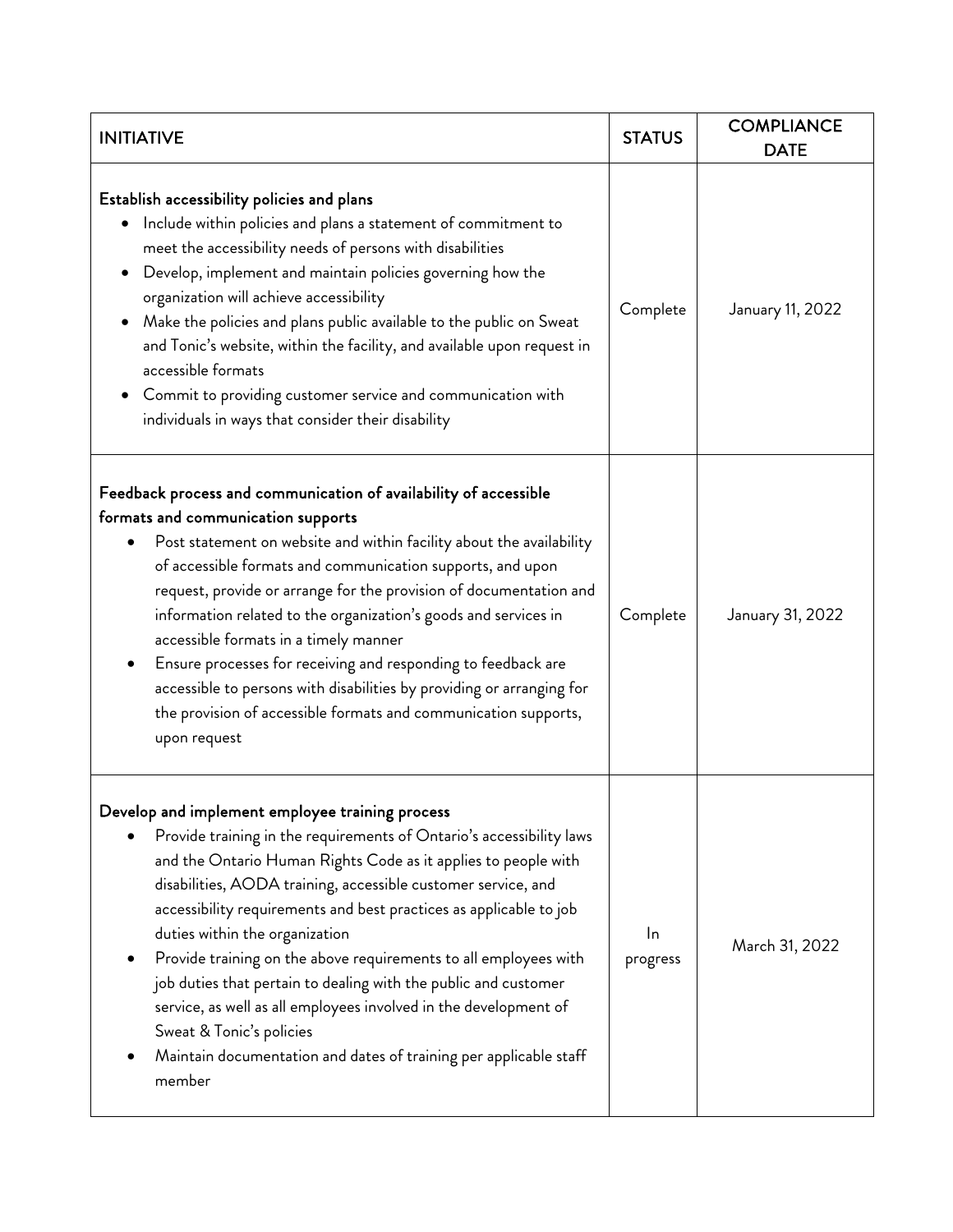| Fair and accessible employment practices<br>Develop written process for the development of individual<br>accommodation plans<br>Develop a return to work process for employees who have been<br>absent due to a disability, including the steps that the organization<br>will take to facilitate the employee's return to work and use the<br>employee's individual accommodation plan as part of the process<br>Inform applicants and prospective candidates about the availability<br>of accessible formats and accommodations, upon request, during<br>the recruitment, assessment, or selection process in relation to the<br>materials and processes to be used<br>Consult with the individual to determine the suitability of<br>accommodations, upon request<br>Notify the successful candidate when making offers of<br>employment, of the organization's policies for accommodating<br>employees with disabilities<br>Upon request, provide for employees with disabilities suitable<br>accessible formats and communication supports for information<br>required to perform their job<br>Develop a process for performance management, career<br>development, and advancement opportunities that takes into<br>account the accessibility needs of employees with disabilities and<br>individual accommodation plans | In<br>progress | June 1, 2022    |
|-------------------------------------------------------------------------------------------------------------------------------------------------------------------------------------------------------------------------------------------------------------------------------------------------------------------------------------------------------------------------------------------------------------------------------------------------------------------------------------------------------------------------------------------------------------------------------------------------------------------------------------------------------------------------------------------------------------------------------------------------------------------------------------------------------------------------------------------------------------------------------------------------------------------------------------------------------------------------------------------------------------------------------------------------------------------------------------------------------------------------------------------------------------------------------------------------------------------------------------------------------------------------------------------------------------------------------|----------------|-----------------|
| Digital accessibility and web content<br>Ensure the organization's website sweatandtonic.com and web<br>content conform to WCAG 2.0 except for exclusions set out in<br>the IASR<br>Ensure any new websites and new content on such websites<br>conform to World Wide Web Consortium Web Content<br>Accessibility Guidelines (WCAG) 2.1<br>Continually improve user experience through technical updates,<br>website enhancements, working with third-party web development<br>professionals, staff training on digital accessibility, and soliciting<br>feedback from guests and employees                                                                                                                                                                                                                                                                                                                                                                                                                                                                                                                                                                                                                                                                                                                                   | In<br>progress | January 1, 2023 |